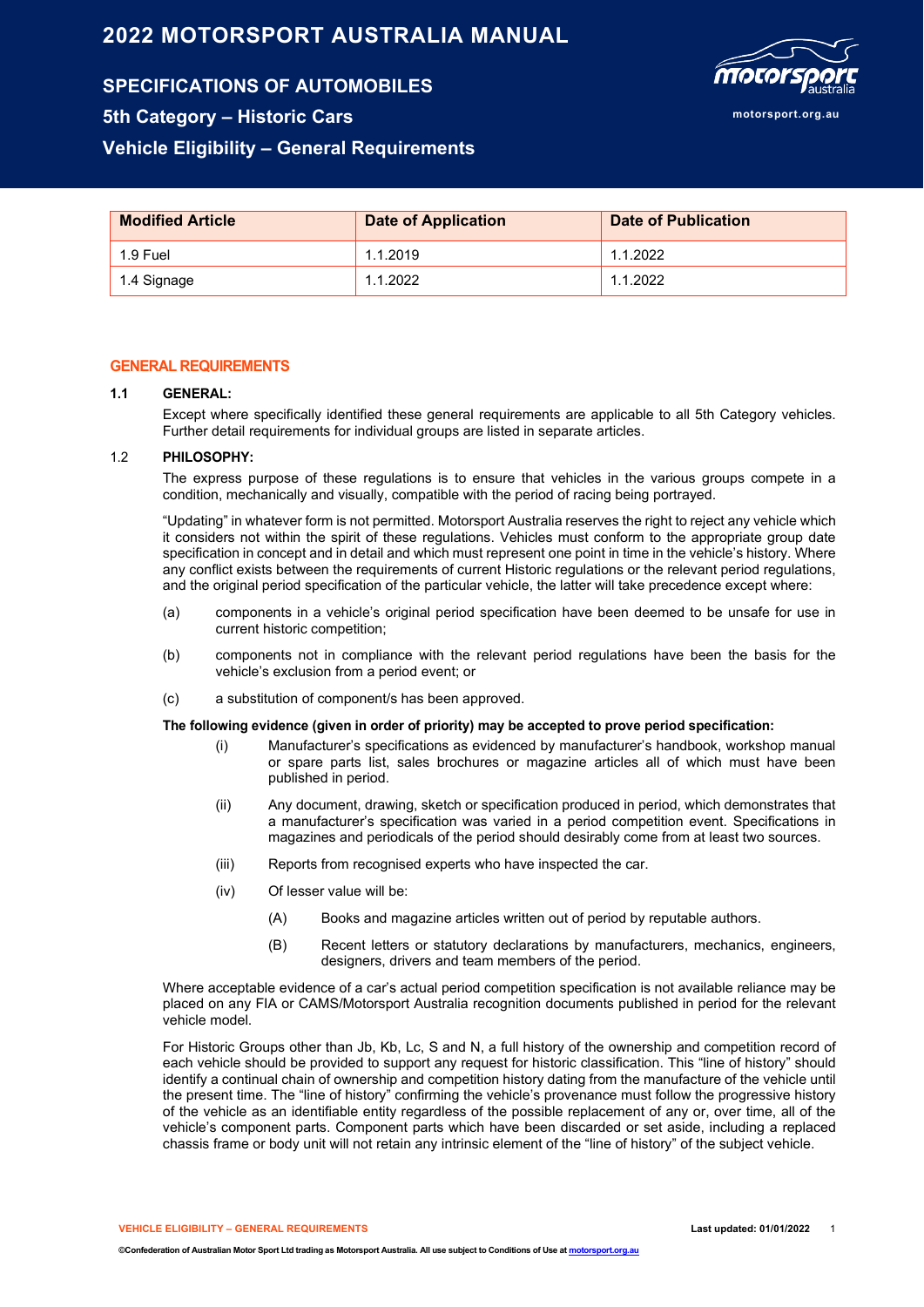Where a chassis or body unit has been replaced this will normally be noted in the Certificate of Description.

#### **1.3 PAINTWORK AND SIGNAGE:**

The original style of paintwork and livery is encouraged. Tobacco advertising signage in accord with that carried during the historic group period will, however, be acceptable only on privately owned vehicles where the owner certifies that no direct or indirect benefit is received from any party in consideration for the carriage of such signage. This certification must be provided prior to the issue of any Certificate of Description evidencing the display of such signage.

- (a) The name of the driver may be shown on the vehicle, appearing once on either side in a position below the window line, in a size not larger than 40mm by 300mm.
- (b) A club badge, of an acceptable motoring club, can appear on the vehicle. Each badge must be not larger than 150mm by 100mm and must be placed below the window line. Only two such badges are permitted, one on each side of the vehicle.
- (c) The territory of origin of the driver may be shown on the vehicle. Each sign must be not larger than 100mm by 150mm and must be placed below the window line. Only two such signs are permitted, one on each side of the vehicle.
- (d) No other advertising material or sign is permitted unless evident in the applicable group period (see relevant Group Articles) or, upon application by an Organiser or an individual club or competitor group subject to the prior approval of any affected organiser/s. Specific approval by the Australian Historic Motor Sport Committee is required to allow the display of event sponsor signage. Applications should be submitted well in advance of the event/s in question (a period of at least six weeks is envisaged) and be supported by full details of the event/s, the specific signage proposed and the benefits to be derived by competitors and/or organisers. If approved, the positioning of such signage on the various Groups of historic vehicles will be determined by the Committee, having regard to vehicle type and historic precedent. Dimensions of any such signage must be in accordance with the restrictions set out in FIA Appendix K.

#### **1.4 COMPETITION NUMBERS:**

Competition numbers carried by 5th Category vehicles must comply with the requirements of Schedule K, article 2 (refer "General Requirements for Cars and Drivers") except as follows:

- (a) Groups J, K, L, Sa and Na are exempted from the requirements as to background specified in Schedule K, article 2.3.
- (b) All 5th Category vehicles which have a disc or rectangular background to the competition number may carry either black numbers on a white background or white numbers on a black background.

Applications for exemption from the requirements as to background specified in Schedule K (refer "General Requirements for Cars and Drivers") and/or for the carriage of numbers differing in typestyle, size, colour or placement to the normal requirements may be made in individual cases where the specified vehicle competed in such a visual form during the relevant group period. Approvals to such applications will be evidenced by inclusion in the logbook and Certificate of Description of photographs showing the approved style of competition number on the car.

(c) Group N vehicles may use a windscreen competition number. The number must be white, bold sans serif condensed (Helvetica Bold Condensed, Zurich Bold Condensed or Arial Narrow Bold) and 100mm high. And should be located no more than 120mm from the top of the windscreen to the top of the number on the passenger side of the front windscreen.

#### **1.5 SAFETY:**

- **(a)** Vehicles in all Category 5 groups:
	- **(i)** while in competitions specifically limited to Category 5 vehicles: or
	- **(ii)** mixed category and single-car speed competitions

are exempted from normal Motorsport Australia requirements in respect of: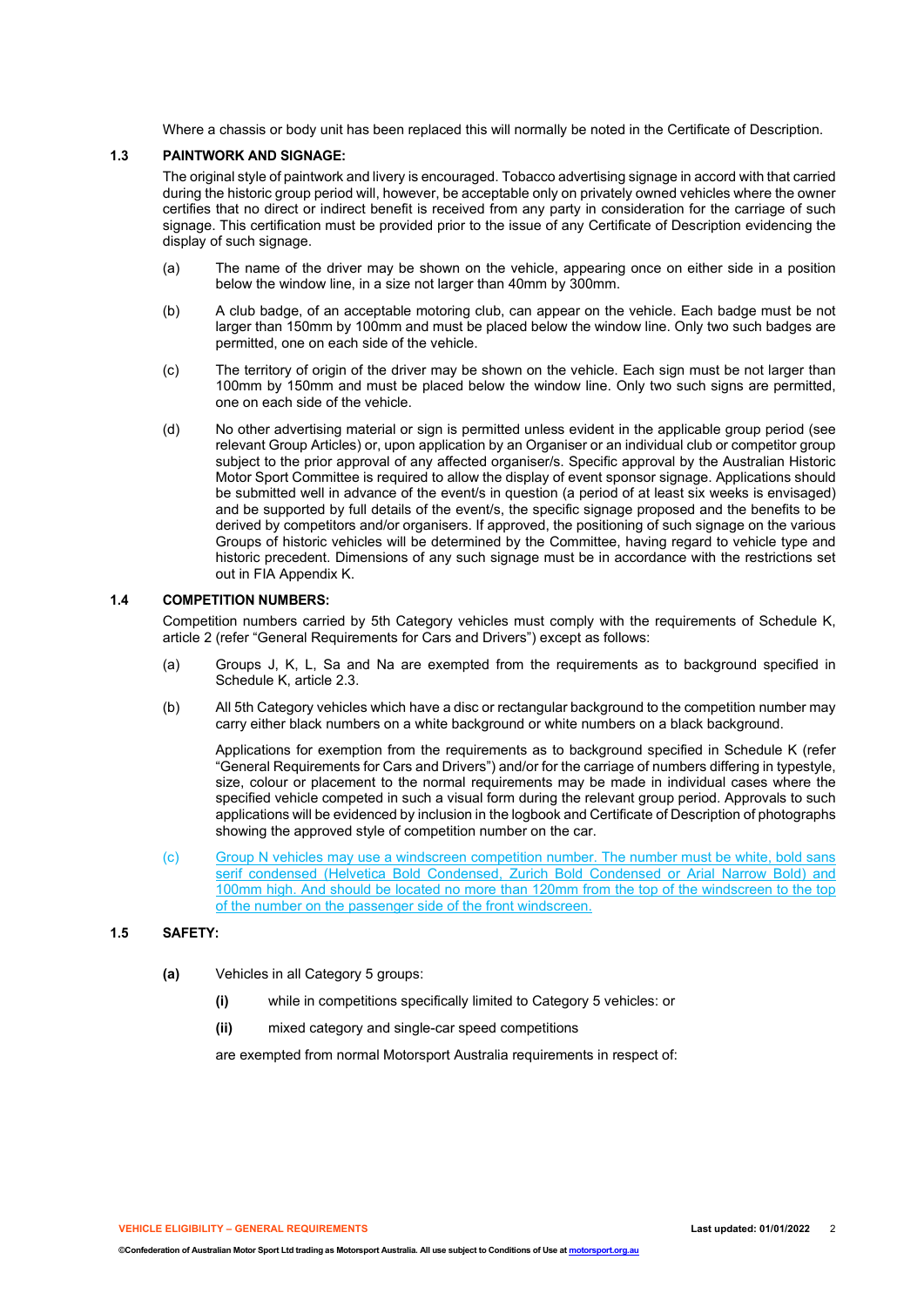| fire extinguishing systems<br>(but not fire extinguishers - refer<br>Schedule H, "General<br>Requirements for Cars and<br>Drivers" in the Motorsport<br>Australia Manual) | scatter shields (fitment of such<br>is, however, recommended in<br>vehicles where the plane of the<br>flywheel or clutch crosses any<br>part of the driver in the driving<br>position - refer to 1.1 Firewalls,<br>Scattershields and Chain<br>Guards) | rollover protection structures<br><b>bars</b> (subject to the limitations<br>of 1.1 Safety Cages/Roll Bars |  |
|---------------------------------------------------------------------------------------------------------------------------------------------------------------------------|--------------------------------------------------------------------------------------------------------------------------------------------------------------------------------------------------------------------------------------------------------|------------------------------------------------------------------------------------------------------------|--|
| safety harness<br>(subject to the requirements of                                                                                                                         | minimum bodywork                                                                                                                                                                                                                                       | towing eyes                                                                                                |  |
| article 1.7 Safety harnesses)                                                                                                                                             | starter motors                                                                                                                                                                                                                                         | reverse gears                                                                                              |  |
| firewalls (although the fitment                                                                                                                                           | window nets                                                                                                                                                                                                                                            | safety fuel tanks                                                                                          |  |
| of these devices is in some<br>cases desirable – refer to 1.1<br>Firewalls, Scattershields and<br>Chain Guards                                                            | fuel cut-off switches (subject<br>to the requirements of<br>$1.1.10(b)$ and (e))                                                                                                                                                                       | rain lights<br>(strongly recommended<br>in compliance with<br>Schedule C)                                  |  |

- (a) These exemptions will not be applicable to any vehicle which was originally equipped with any of the above mentioned equipment or design features, or where the relevant 5th Category group regulations require their fitment.
- (b) All vehicles shall be equipped with a battery isolation (master) switch which effectively isolates all electrical circuits from the battery and stops the engine. It must be capable of being operated by the seated driver.
- (c) Vehicles using alcohol fuels must carry a fire extinguisher complying with Schedule H (refer "General Requirements for Cars and Drivers"), applicable for use on an alcohol fire.
- (d) All tanks equipped with a quick-release filler cap shall have a secondary locking device or be wired shut.
- (e) Helmets: Motorsport Australia recommends that competitors wear an approved full-face helmet when competing in an open vehicle (refer Schedule D, "General Requirements for Cars and Drivers").

## **1.6 ROLL BARS:**

Effective roll bars must be fitted to all competing vehicles, however Group Ja, Ka and Lb vehicles, which cannot be so equipped without serious adverse impacts on standards of authenticity and originality may be exempted from the requirement. Any exemption from the requirement to fit roll bars must be sought from and approved by Motorsport Australia.

Historic vehicles (except Groups Na, Nb, Nc, C, A, Sa, Sb and Sc - refer individual group regulations) are subject to the following requirements:

- (a) a roll bar based on CAMS 1973 requirements; (see below).
- (b) a roll bar complying with Schedule J; or
- (c) a roll bar specifically approved by CAMS/Motorsport Australia and conforming to the guidelines detailed in 1.1 Safety Cages/Roll Bars.

#### **Type (a): Specifications for a roll bar assembly based on CAMS 1973 requirements are as follows:**

General configuration: With the driver in the normal seated position, the roll bar shall:

- (A) be of height at least level with the top of the driver's helmet;
- (B) not overhang the driver's helmet, but be within six inches (150mm) of the driver's helmet;
- (C) in combination with the vehicle structure shall not leave unprotected any part of the driver's shoulder profile (when viewed from front or rear);
- (D) be adequately braced longitudinally.

**VEHICLE ELIGIBILITY – GENERAL REQUIREMENTS Last updated: 01/01/2022** 3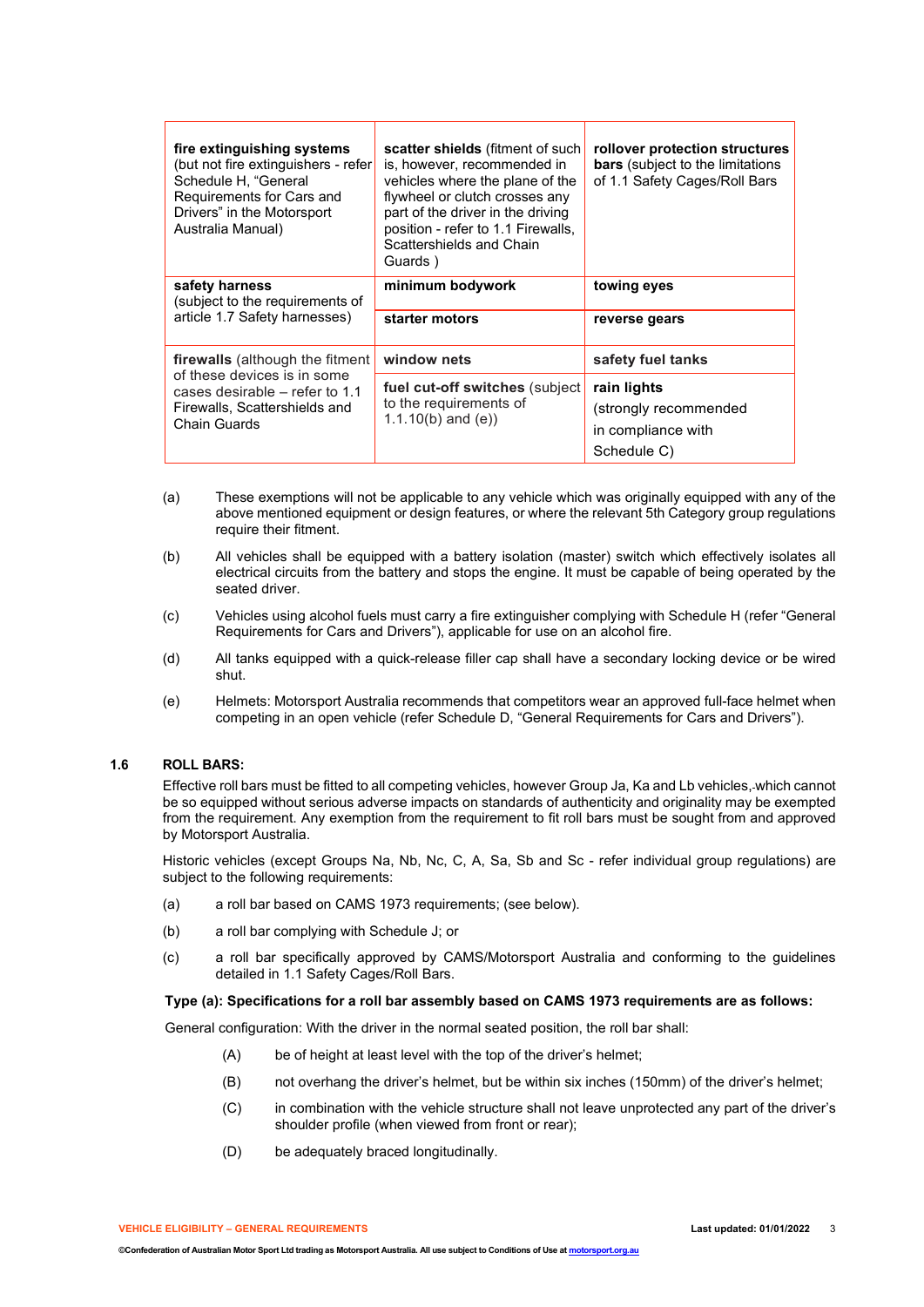- **(a) Material: Seamless or drawn welded steel tubing, either square or round in section, of minimum sectional dimensions as follows:**
	- (i) Overall dimensions of main hoop members less than 600mm by 600mm: 1¼ inch (or metric equivalent) by 16 gauge.
	- (ii) Overall dimensions of main hoop members more than 600mm by 600mm (eg, full-width roll bars on two-seat vehicles): 1¾ inch (or metric equivalent) by 12 gauge.
	- (iii) Mounting plates, when used shall be of a minimum thickness of one-eighth inch (3mm) and shall adequately distribute stresses into the main structure of vehicle.
- **(b) Fabrication:** Where tube bending is employed all bends shall be of smooth form without crinkling or significant section weakening.
- **(c) Mounting:** All points of mounting of the roll bar structure shall be to substantial structural components of the automobile.

#### **1.7 SAFETY HARNESSES:**

Safety harnesses in compliance with Schedule I (type A or B) (refer "Technical Appendix of the Motorsport Australia Manual") are compulsory for all groups other than those vehicles exempted from the fitment of roll bars in Groups Ja, Ka and Lb. Although not compulsory in vehicles not fitted with roll bars, the use of safety harnesses in such cars is strongly recommended.

#### **1.8 FRONTAL HEAD RESTRAINTS (FHR):**

In relation to only the following 5th Category groups, the requirements of section 2.1 of Schedule D shall be mandatory,

| FRONTAL HEAD RESTRAINTS (FHR) – 5th Category |                                                                    |  |  |
|----------------------------------------------|--------------------------------------------------------------------|--|--|
| <b>Mandatory</b><br><b>January 1 2015</b>    | <b>from</b> Groups A, C, N, S, T, U, M, O, P, Q, F5000, R, F and V |  |  |
| Exempt<br>recommended)                       | (strongly Groups J, K and L                                        |  |  |

Notwithstanding the above, where the construction of a vehicle makes it impractical to utilize a FHR, an exemption may be sought from Motorsport Australia through an application to the Australian Historic Motor Sport Committee (AHMSC) in conjunction with Motorsport Australia Technical.

#### **1.9 FUEL:**

Only fuel as defined by Motorsport Australia must be used with reference to Motorsport Australia Manual Schedule G - Fuel, or as otherwise defined within these regulations. For Groups T, U, J, K, L, M, O, P, Q and R the use of fuel other than the fuel as defined, is permitted only if it can be demonstrated that the subject vehicle used other types of fuel during the group period. Prior approval of the relevant Historic Eligibility Committee will be required for the use of such alternative fuels and will be noted in the subject vehicle logbook or Certificate of Description. When an alcohol fuel is being used in competition, the car must display symbols with the letter "A" in white on a circular red background of at least 115mm diameter with a white border. One such symbol must be placed adjacent to the racing number on each side of the vehicle, and one adjacent to the filler point.

Specific alcohol based fuels with a constitution other than as described in Schedule G may be approved; the constitution of such fuels shall be listed on the Certificate of Description of the particular automobile in question and must be used unadulterated in that automobile.

All fuel used in competition must comply with the prescriptions of Motorsport Australia Manual, Schedule G – Fuel unless otherwise defined within these regulations. All fuel must be used without additives other than those permitted in Schedule G or otherwise as defined within these regulations. Other than for pump fuel, the mixing of fuels from different oil companies, or of different grades and/or types of fuel from the same oil company is forbidden. 5th Category vehicles may be subject to fuel testing as outlined in Schedule G but need not be equipped with specific systems to enable the drawing of fuel samples. Any sampling shall be undertaken with due regard to safety.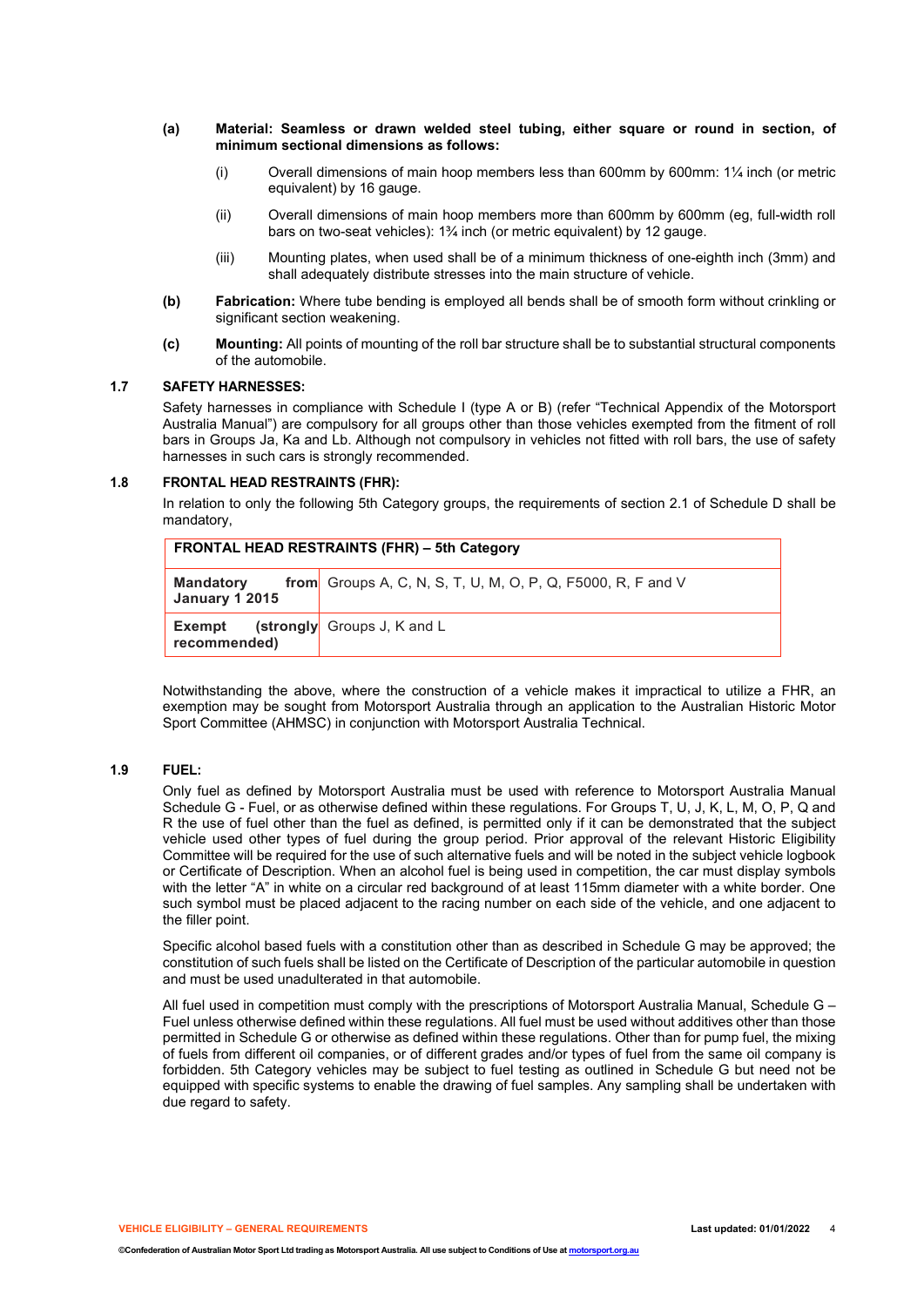# **(a) Permitted Fuel and Additives only for 5th Category Historic Vehicles**

(i) Leaded Fuel

Leaded Fuel is not permitted for use in any Motorsport Australia Events.

(ii) Unleaded Racing Fuel

Unleaded Racing Fuel is permitted as follows:

- (A) In accordance with Motorsport Australia Manual, Schedule G Fuel; or
- (B) An Unleaded Racing Fuel with a maximum Ethanol content of 30% which is commercially available in Australia and distributed by a Fuel Supplier and which complies with the Fuel Standards Determinations made under the Australian Fuel Quality Standards Act.
- (iii) Pump Fuel

In accordance with Motorsport Australia Manual, Schedule G – Fuel.

(iv) Ethanol Blended Fuel

In accordance with Motorsport Australia Manual, Schedule G – Fuel.

(v) Fuel Additive

A Fuel Additive is any additive which is commercially available in Australia and is distributed for the purpose of being added to a fuel to provide additional lubrication to the fuel or to effect the specification of the fuel (such as the Research Octane Number [RON]).

### **(b) 5th Category Historic Vehicles permitted Fuel and Additives by Group**

This table details the permitted Fuel and Fuel Additive usage for each 5th Category Historic Group where indicated by the \* mark.

| <b>GROUP</b> | LEADED RACING FUEL               | <b>UNLEADED RACING FUEL</b> | ETHANOL BLENDED FUEL | PUMP FUEI | ADDITIVES <sup>2</sup> | As per Log Book or COD |
|--------------|----------------------------------|-----------------------------|----------------------|-----------|------------------------|------------------------|
| A            | Refer to Group A in General Regs |                             |                      |           |                        |                        |
| $\mathbf c$  | Refer to Group C in General Regs |                             |                      |           |                        |                        |
| $\mathbf N$  |                                  | $\ast$                      | $\ast$               | $\ast$    | $\ast$                 |                        |
| $\mathbf{s}$ |                                  | $\ast$                      | $\ast$               | $\ast$    | *                      |                        |
| T            |                                  | $\ast$                      |                      | $\ast$    | $\ast$                 | $\ast$                 |

**VEHICLE ELIGIBILITY – GENERAL REQUIREMENTS Last updated: 01/01/2022** 5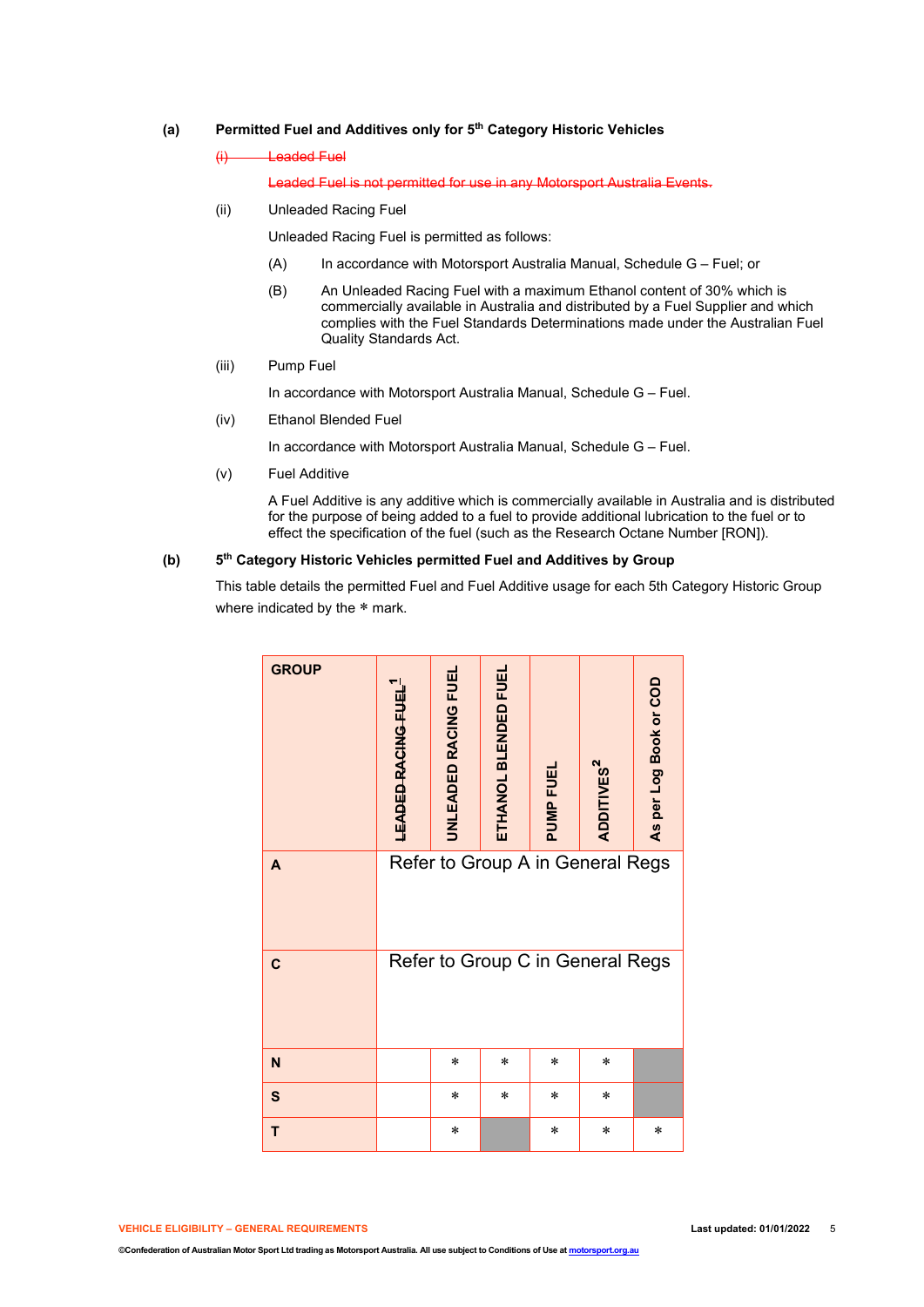| U                       | $\ast$ | $\ast$ | $\ast$ | $\ast$ |
|-------------------------|--------|--------|--------|--------|
| F                       | $\ast$ | $\ast$ | $\ast$ |        |
| $\overline{\mathsf{V}}$ | $\ast$ | $\ast$ | $\ast$ |        |
| F5000                   | $\ast$ | $\ast$ | $\ast$ |        |
| JA / JB                 | $\ast$ | $\ast$ | $\ast$ | $\ast$ |
| KA/KB                   | $\ast$ | $\ast$ | $\ast$ | $\ast$ |
| LB/LC                   | $\ast$ | $\ast$ | $\ast$ | $\ast$ |
| M                       | $\ast$ | $\ast$ | $\ast$ | $\ast$ |
| $\mathbf{o}$            | $\ast$ | $\ast$ | $\ast$ | $\ast$ |
| P                       | $\ast$ | $\ast$ | $\ast$ | $\ast$ |
| Q                       | $\ast$ | $\ast$ | $\ast$ | $\ast$ |
| $\mathsf{R}$            | $\ast$ | $\ast$ | $\ast$ | $\ast$ |

### **NOTE:**

**1:** Leaded Racing Fuel or any Fuel containing Lead is not permitted for use in Motorsport Australia Motor Sport as of 1 July 2019.

**2:** Only those additives as defined within these regulations are permitted or each Group may use additives as permitted within Motorsport Australia Manual, Schedule G – Fuel.

#### **1.10 FUEL TANKS AND FUEL SYSTEM:**

- (a) Except those where the fuel tank is located wholly within the chassis frame, all cars in Groups F, M, O, P, Q, R, V and F5000 must be fitted with either FIA-approved safety fuel tanks or tanks filled with safety foam. The use of safety foam-filled tanks is recommended for all other Groups.
- (b) Fuel systems (electrical or mechanical) must have an isolating device which is clearly marked.
- (c) All quick-release (Monza-type) fuel filler caps protruding outside the silhouette of the bodywork must be fitted with a secondary device to prevent accidental opening.
- (d) It is recommended that all cars are fitted with a one-way safety valve in the filler neck as close as possible to the fuel tank.
- (e) All vehicles fitted with electronic ignition systems must include an automatic cut-off which switches off power to the fuel pump after a maximum of six seconds' absence of crankshaft revolution.
- (f) All fuel tanks must be vented externally to the bodywork.

### **1.11 TERMINOLOGY:**

- (a) The term "style", where used in relation to wheels, refers to Sankey, wire, cast steel centre etc.
- (b) By "original" is meant a component, which is in all respects identically similar to that originally fitted, as produced by the manufacturer who produced the original component/s, and is indistinguishable from it in all respects.
- (c) By "period" is meant the applicable group period of the vehicle in question.

#### **1.12 FORCED INDUCTION:**

Vehicles in this category fitted with superchargers or turbochargers are not subject to a correcting factor as to displacement, unless applicable to the relevant group period.